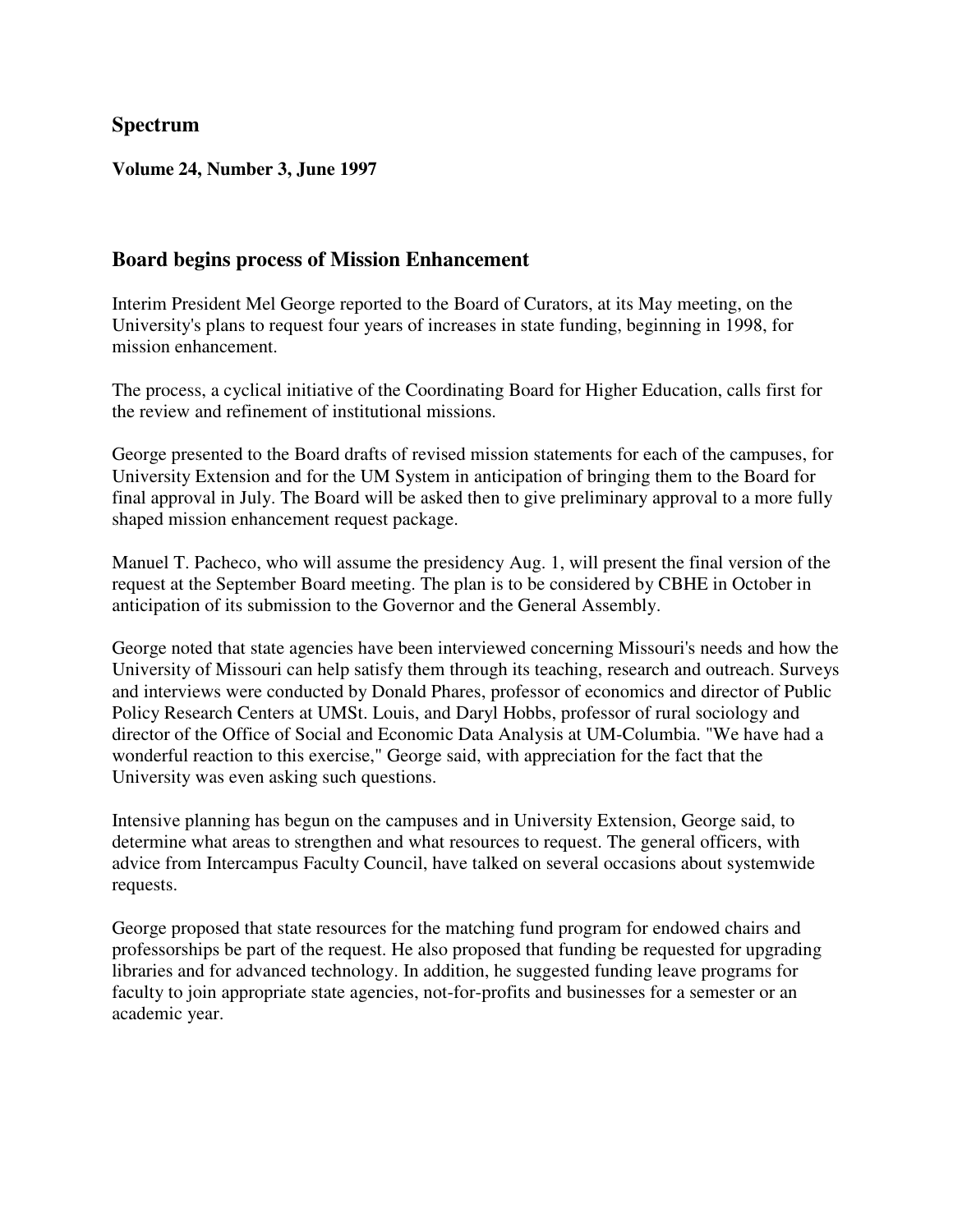### **Curators OK FY98 operating budget**



President of the UM Board of Curators Malaika Horne, center, at the May 2 ground breaking for the UM-Columbia Black Culture Center. Also pictured are MU Interim Chancellor Richard Wallace, UM Interim President Mel George and MU Vice Chancellor for Student Affairs Charles Schroeder. The proposed building will be about 11,000 square feet and is expected to be completed in December 1998. (photo by Nancy O'Connor/MU Publications)

The UM Board of Curators approved a \$650 million operating budget for Fiscal Year 1998 at its meeting May 29 in Kansas City. Approval was based on appropriations approved by the General Assembly but with the knowledge that Governor Carnahan had not taken any action on the bills.

The next operating budget, which is effective July 1, rose from \$627 million in the current fiscal year -- an increase of 3.5 percent. It includes \$353 million in state funds for general operations, an increase from \$340 million in the current fiscal year. The budget also includes \$14.7 million in federal appropriations, \$248 million in student fee revenue, \$16 million in indirect cost recoveries and \$18 million in other sources.

The state again provided \$4 million for UM System endowed chairs, but did not make the endowed chair program part of the University's recurring budget. The appropriation has been approved on a yearly basis instead of becoming part of the base budget.

"We are pleased that the General Assembly has recognized the need to protect the University against inflationary pressures and helped us to build on the progress we've made," said UM Interim President Mel George.

The state also allocated \$8.7 million for University Hospital and Clinics, \$4 million for Ellis Fischel Cancer Center, and \$9.8 million for the Missouri Rehabilitation Center. The Missouri Kidney Program will receive a \$4 million state allocation, and the Missouri Institute of Mental Health will receive \$2.3 million. MOREnet, which is now part of the UM System, will receive \$4.8 million from the state.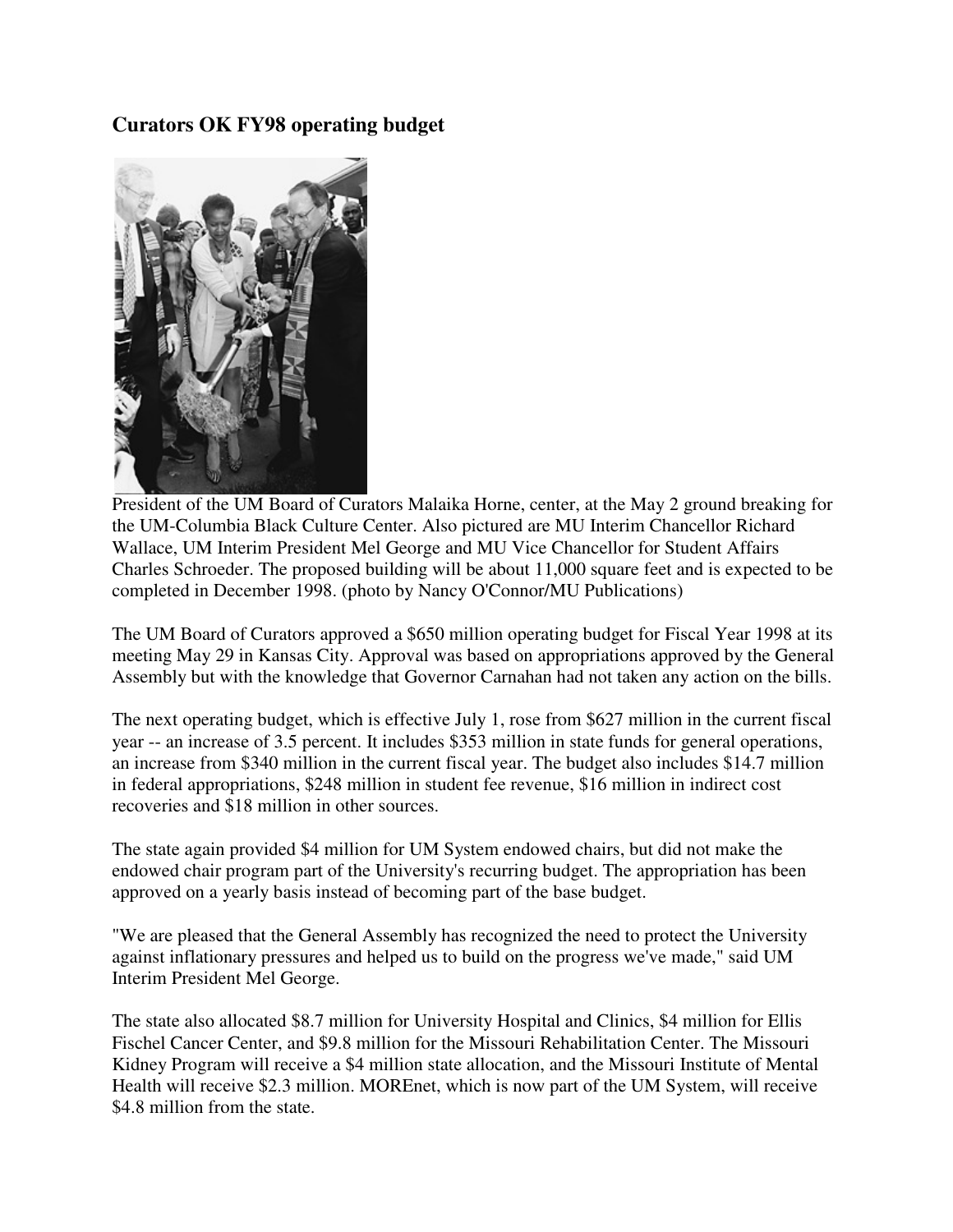As part of the budget, the curators approved salary and wage principles for 1997-98. Increases will average a minimum of 3 percent for each employee group (faculty, non-represented staff, and represented staff). The board's compensation goals require that faculty will be compensated competitively with the other public members of the Association of American Universities.

With the exception of represented service and support staff, all salary adjustments will be made on the basis of quality of performance of the individual, team or unit in relation to the University's mission and market circumstances. Salary for represented service and support staff will be determined after "meet and confer" sessions are conducted.

The University's current budget, which represents total revenues from all sources, will be nearly \$1.5 billion in FY1998.

### **UM retirees to receive cost-of-living increases**

The University of Missouri System Board of Curators approved a minimum cost-of-living increase of 2.86 percent for all retirees May 30.

The University annually reviews its retirement benefits to determine whether a cost-of-living increase is appropriate. The main factors in deciding are the performance of the retirement trust and the overall financial status and priorities of the University.

UM Executive Vice President Jim McGill said that the University's liabilities toward its retirees are fully funded, and that the retirement trust's earnings ensure that the increase in benefits is sound.

The actual cost-of-living increase a retiree will receive depends on the cumulative increase in active employee compensation since retirement, and the cumulative increase in the Consumer Price Index over the same period.

But the minimum increase for all retirees will be 2.86 percent, which was the increase in the Consumer Price Index from September 1994 to August 1995.

## **UM signs pact with Georgians**

UM Interim President Mel George signed a memorandum of agreement April 24 committing the University to work cooperatively with the city of Kutaisi, Tsereteli State University and Kutaisi State University in the Republic of Georgia.

The agreement will include academic exchanges and a scholarship fund for students from Kutaisi to pursue undergraduate studies at UM. The city of Columbia and the city of Kutaisi are sister cities. The agreement is in effect for five years.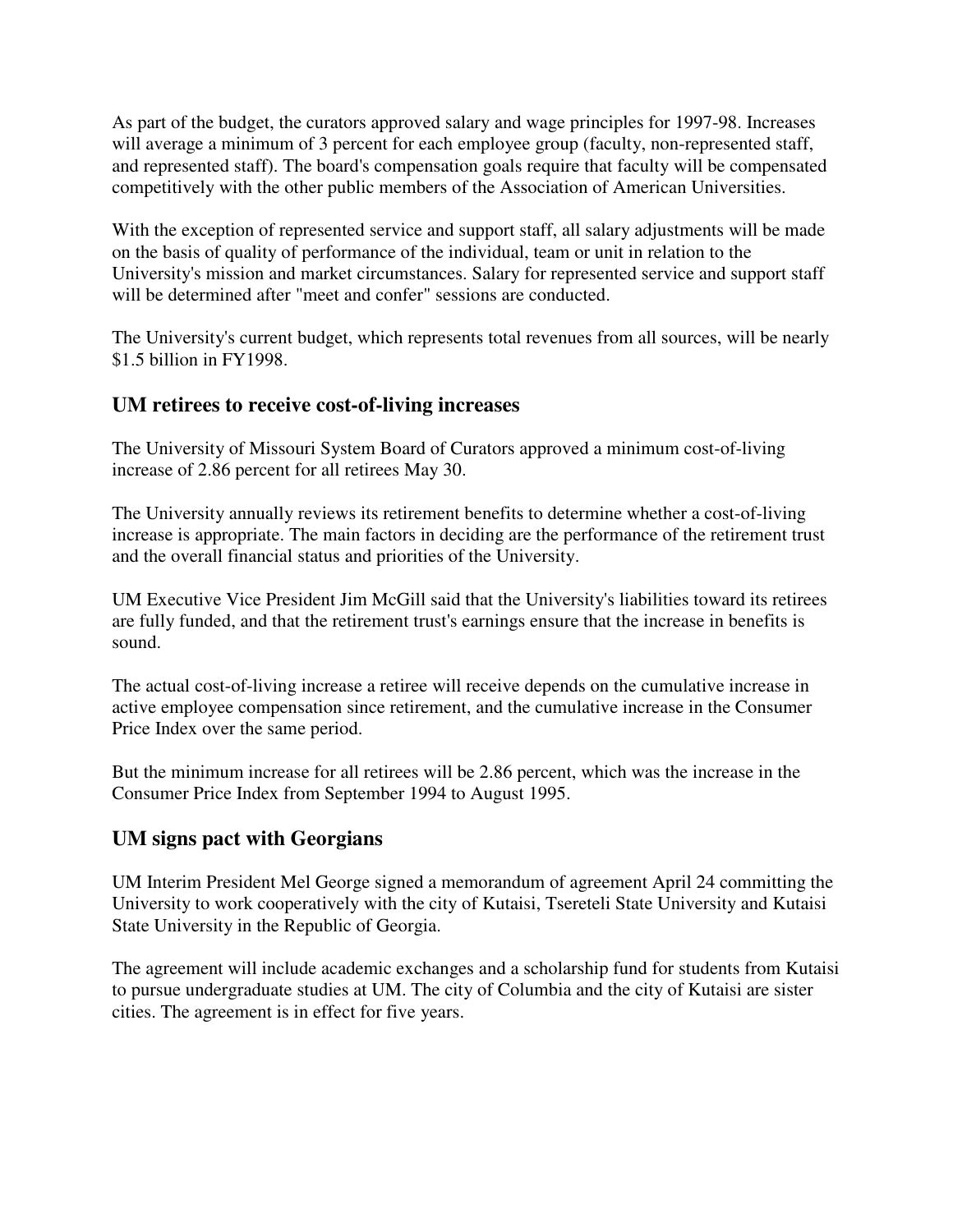

Pictured from left to right are, Teimuraz Shashiashvili, mayor of Kutaisi, Georgia; UM Interim President Mel George, and Avtandil Nikoleishvili, rector of Kutaisi State University.

### **Project underway to improve Student Services systems**

A progress report to the Board of Curators on the comprehensive Administrative Systems Project (ASP) recited efforts being made to improve student service processes and indicated that user groups on the campuses are not only ready for change but are eager for it.

At last January's Board meeting, university administrators and consultants from Coopers and Lybrand presented a summary of streamlining efforts in finance, accounting, human resources and payroll processes. The Board's Executive Committee in February approved an expansion of the work to include student service processes.

A full report will be taken to the Board in July, along with an estimate of costs and an implementation plan for improvements in all administrative systems.

Larry Dietz, associate vice chancellor for student affairs at UMKansas City, chairs the Core Work Team for the University-wide Student System Planning Group. A similar group is being formed to study human resource processes.

Meanwhile, selective improvements have been made in the finance and accounting areas. Executive Vice President Jim McGill reported that he and the campus vice chancellors for administrative affairs had reviewed the initiatives and were "quite pleased" with the results.

Dietz told the Board at its May 30 meeting that, with a redesigned student process and the technology to implement it, students would be able to access electronically all university records that pertain to themany time and any place. This would allow them to inquire about application or admission status, course registration, status of financial aid, bills due, degree program requirements and other more general information.

Some such information would also help faculty members and advisers be more efficient and effective; and staff members would benefit from a reduction in timeconsuming, paperintensive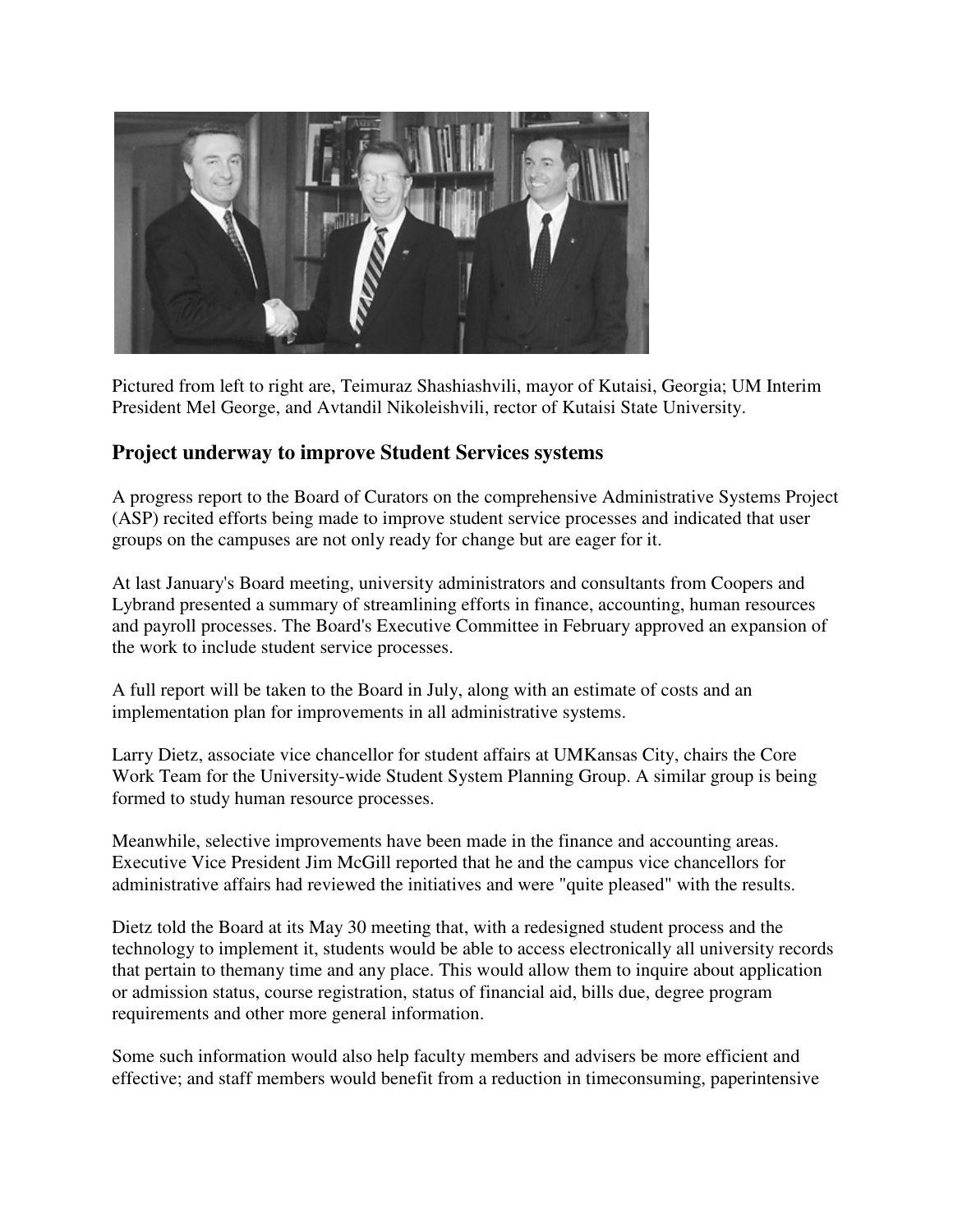and errorprone procedures. Such a system would also benefit recruitment and retention of students and result in most costeffective student services, Dietz said.

Some "quick wins" can be achieved, Dietz said, by redesigning and eliminating outmoded procedures. Unless or until such changes can be integrated through appropriate technology, however, their benefits will be limited, he suggested.

"The problem facing us," McGill said, "is the management of significant change that deals with people and policy issues." Most organizations that have not met their system streamlining expectations have underestimated the attention required for dealing with people and policies, he said.

Dietz indicated that when he and his colleagues took on the assignment of "reengineering" student service processes, they thought they would be looking for software products that would "fix the problems." Instead, much has been learned by reviewing the underlying processes. "This has required an attitude that is open to scrutiny and open to change," he said. "It will not do any good to purchase new products if the people using them are not trained well or don't want to change."

Dietz said that he and the consultants have observed that the user groups on the campuses "are not only ready for change but eager for it."

### **TWA offers travel incentives**

The UM Business Services Office signed an Incentive Agreement with Trans World Airlines (TWA) which began April 1. On certain domestic fares, TWA offers a 30 percent discount off all flights except non-stops from St. Louis, and 10 percent off most non-stop flights to/from St. Louis, with a 10 percent discount off most other published fares. A 10-25 percent discount on certain international fares is also available.

Any of the contracted University Travel Agencies will be able to assist you with this incentive program. The travel agencies are:

#### **In Columbia:**

Canterbury Travel - (573) 443-1625

Summit Travel - (573) 445-4969

Tiger Travel Service - (573) 449-0038

#### **In St. Louis:**

McDonnell Douglas Travel Company - 314-551-4000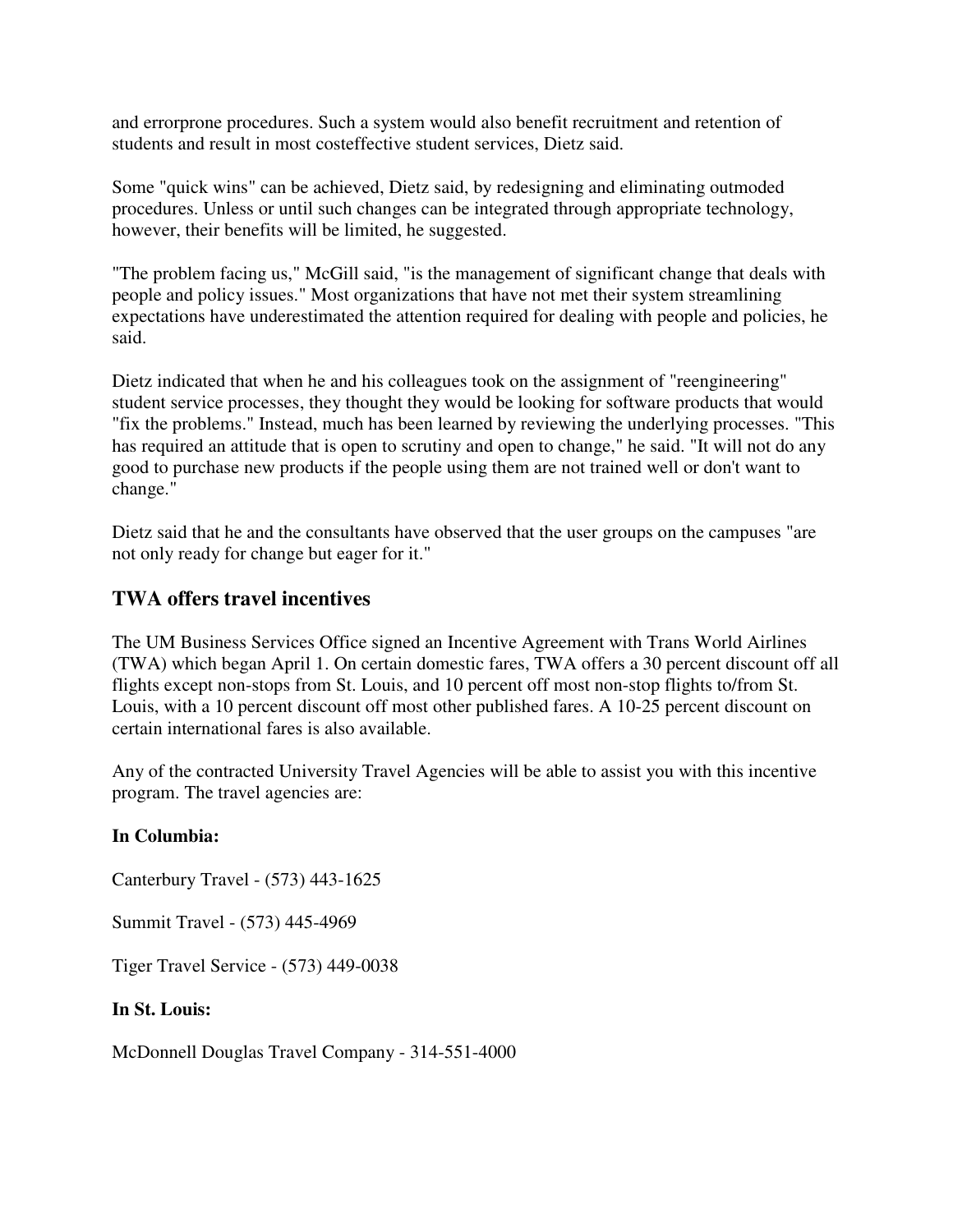Questions or comments regarding University travel or the TWA Incentive Program can be answered by campus travel coordinators. Detailed information on the Travel Program is available on the World Wide Web at http://www.system.missouri.edu/uminfo/trv/travel.html.

## **MOREnet becomes part of UM System administration**

The Missouri Research and Educational Network, MOREnet, which provides Missouri schools, colleges, universities, libraries and government agencies with networked information services via highspeed data links, has become part of UM System administration.

Established seven years ago, MOREnet now reports to UM System Vice President for Information Systems Ralph Caruso, Jr. Previously MOREnet, which also supports several community information networks, was administered by the Columbia campus.

"This realignment means that MOREnet will be better positioned to fully utilize the information technology resources of all four campuses and extension, to the benefit of its many clients throughout Missouri," Caruso said.

MOREnet contracts with the University for staffing and support services. Besides operating a Missouri-wide communications network, MOREnet provides training and support, carries out research and development for new information technology applications and otherwise fosters the use of such technologies to benefit Missouri.

MOREnet projects include:

- The Department of Elementary and Secondary Education's Technology Networking Project, to link every Missouri school district to the information superhighway.
- Missouri Express, to help establish as many as 80 local information networks to make community and governmental information available electronically to the public.
- REAL, Remote Electronic Access for Libraries, to make the holdings of Missouri's libraries readily available to all citizens.

Gov. Carnahan recommended that the state provide \$5 million a year to allow MOREnet to continue the Department of Elementary and Secondary Education's Technology Network Project in fiscal year 1997-98, and another \$5 million for the Coordinating Board for Higher Education's proposed "MOREnet II: TelecommunicationsBased Delivery System for Missouri."

The MOREnet consortium includes public and private colleges and universities, government agencies, libraries, school districts and corporations. Among its many members are the Missouri School Boards Association, the National Severe Storms Forecast Center, the state Office of Administration and Allied Signal Aerospace Corp.

MOREnet's Internet address is http://www.more.net.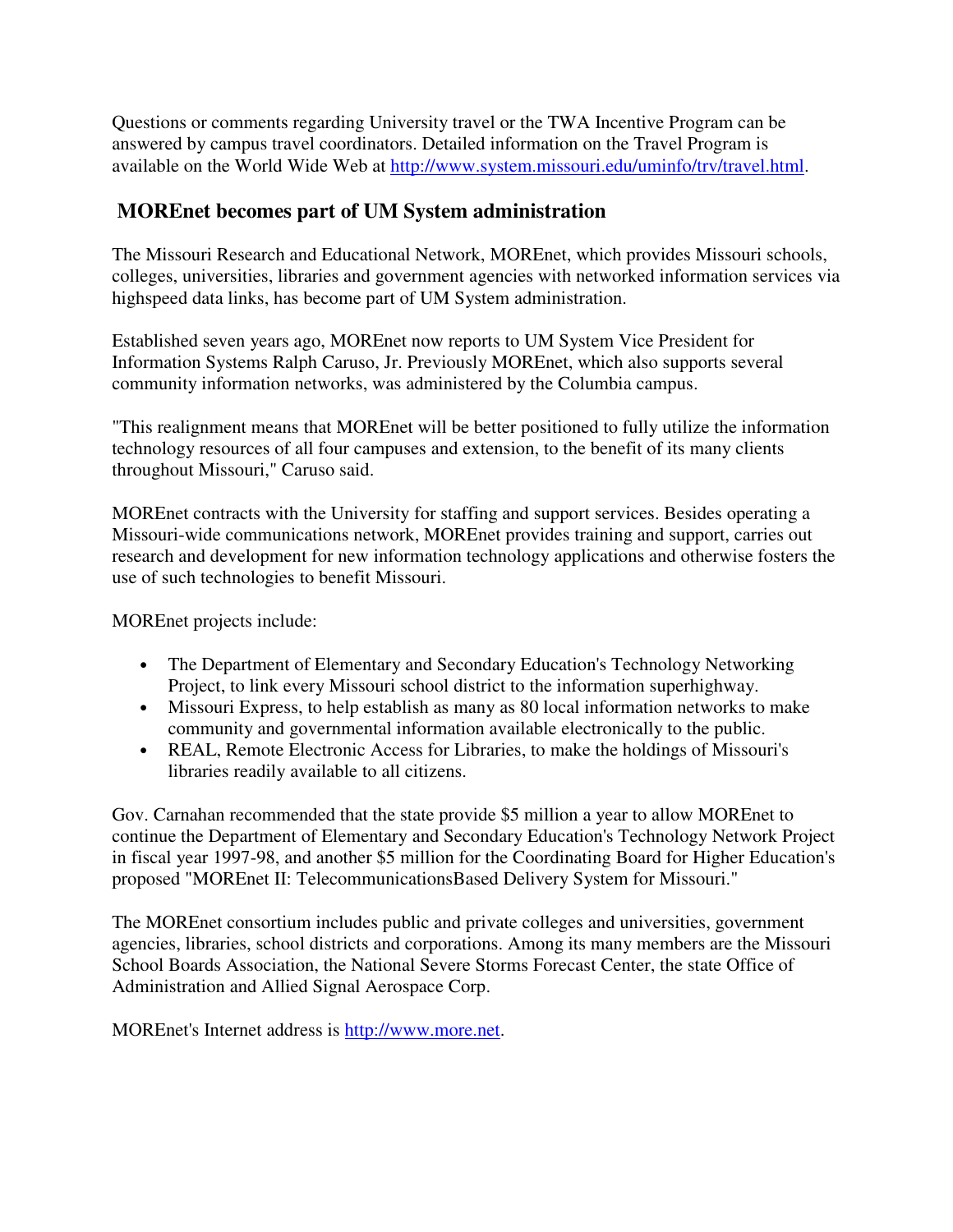### **Flader, Phares win Jefferson Award**

Susan Flader, professor of history at the University of Missouri-Columbia, and Donald Phares, professor of economics and public policy at the University of Missouri-St. Louis, are corecipients of the University of Missouri System's 1997 Thomas Jefferson Award.



Susan Flader

The annual award, which is funded through a grant from the Robert Earll McConnell Foundation, carries a \$5,000 stipend and goes to a faculty member who "through personal influence and performance of duty in teaching, writing and scholarship, character and influence, devotion and loyalty to the University best exemplifies the principles and ideals of Thomas Jefferson."

A committee of faculty members from each of the UM System's four campuses recommends the winner. Usually, the award is given to only one UM faculty member annually; this year, the committee decided to award it to two.

Flader earned her bachelor's degree from the University of Wisconsin-Madison in 1963 and her master's degree (1965) and doctorate (1971) from Stanford University. She has taught at MU since 1973.

Flader teaches courses in U.S. Western and environmental history. She has written or edited six books, among them *Thinking Like a Mountain: Aldo Leopold*; *The Evolution of an Ecological Attitude Towards Deer, Wolves, and Forests*; *The Great Lakes Forest: An Environmental and Social History*; *The River of the Mother of God and Other Essays by Aldo Leopold*; and *Exploring Missouri's Legacy: State Parks and Historic Sites*. She is president of the American Society for Environmental History and serves on many other professional and environmental boards and committees.

Phares earned his bachelor's degree in economics from Northeastern University in 1965. He earned his master's degree (1967) and doctorate (1970) from Syracuse University. Phares joined the UMSL faculty in 1969.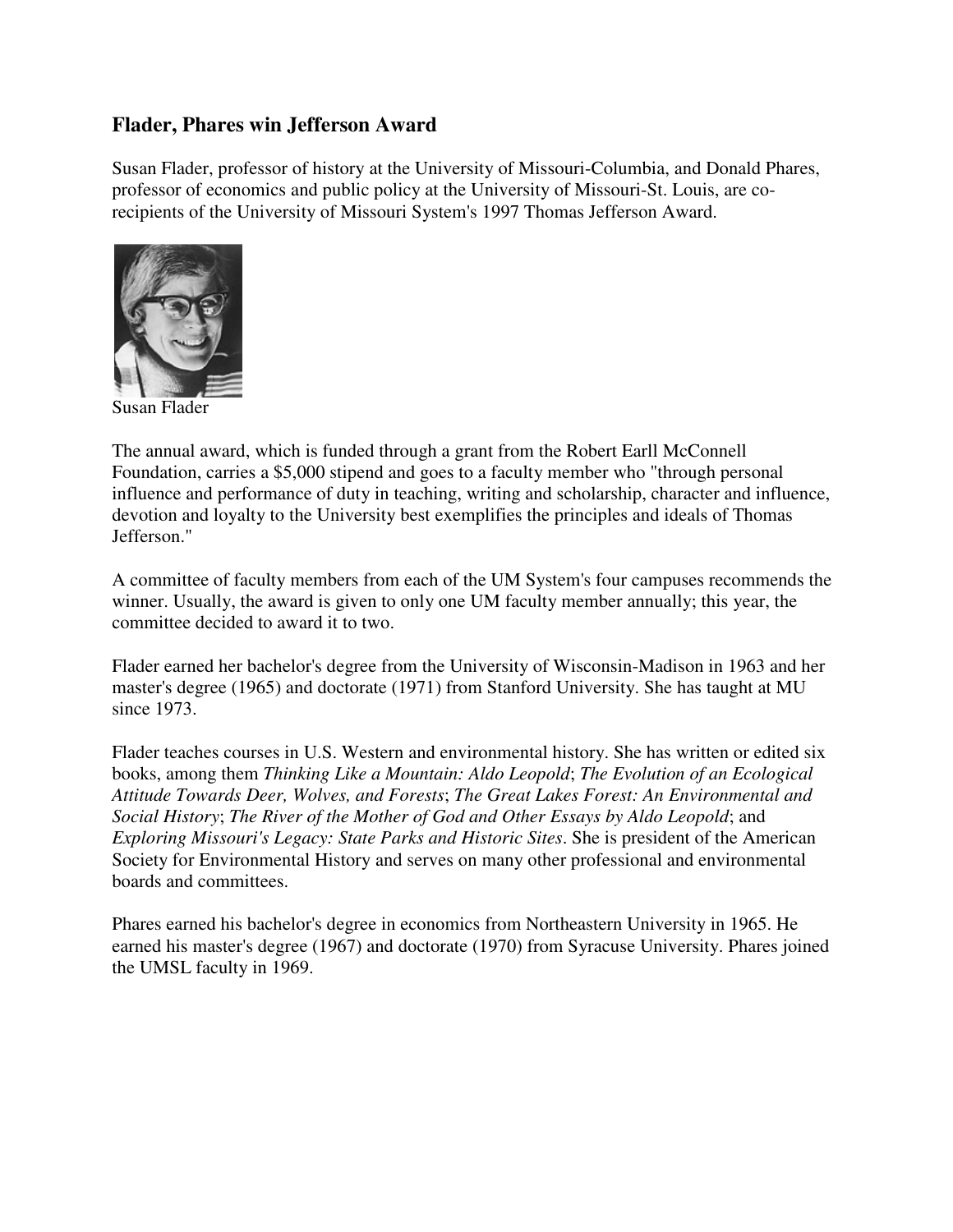

Donald Phares

Phares served as chair of the economics department from 1982 to 1984 and director of UMSL's Center for Metropolitan Studies from 1984 to 1989. He was interim dean of the College of Arts and Sciences in 1986-87. He was special assistant to the chancellor for budgeting, planning and institutional research from 1987 to 1989, and vice chancellor for budgeting, planning and institutional research from 1989 to 1991.

The themes in Phares's teaching and research include urban economic issues, public finance, urban political economy and public policy analysis. In 1987-88, he was administrator of the St. Louis City-County Board of Freeholders. In that position, he directed the research staff for a constitutionally based governmental reorganization of St. Louis City and County. He is the author or co-author of five books and many articles.

### **MU's Roberts honored for Research and Creativity**

Curators' Professor of veterinary pathobiology, animal sciences and biochemistry at the University of Missouri-Columbia, R. Michael Roberts, has won the University of Missouri System's 1997 Presidential Award for Research and Creativity.

The award, which includes a \$15,000 stipend for research, recognizes a UM faculty member for a sustained record of nationally and internationally prominent research or creativity.



R. Michael Roberts

Roberts's studies have provided a systematic approach to the study of the complex molecular mechanisms that occur during pregnancy. His research uncovered new information about the maternal recognition of pregnancy in cattle and sheep and suggests ways to improve embryo survival rates. He is the author or co-author of more than 200 scholarly articles.

Roberts received his bachelor's degree (1962) and his doctorate (1965) from Oxford University. After serving as a research associate and later faculty member at the State University of New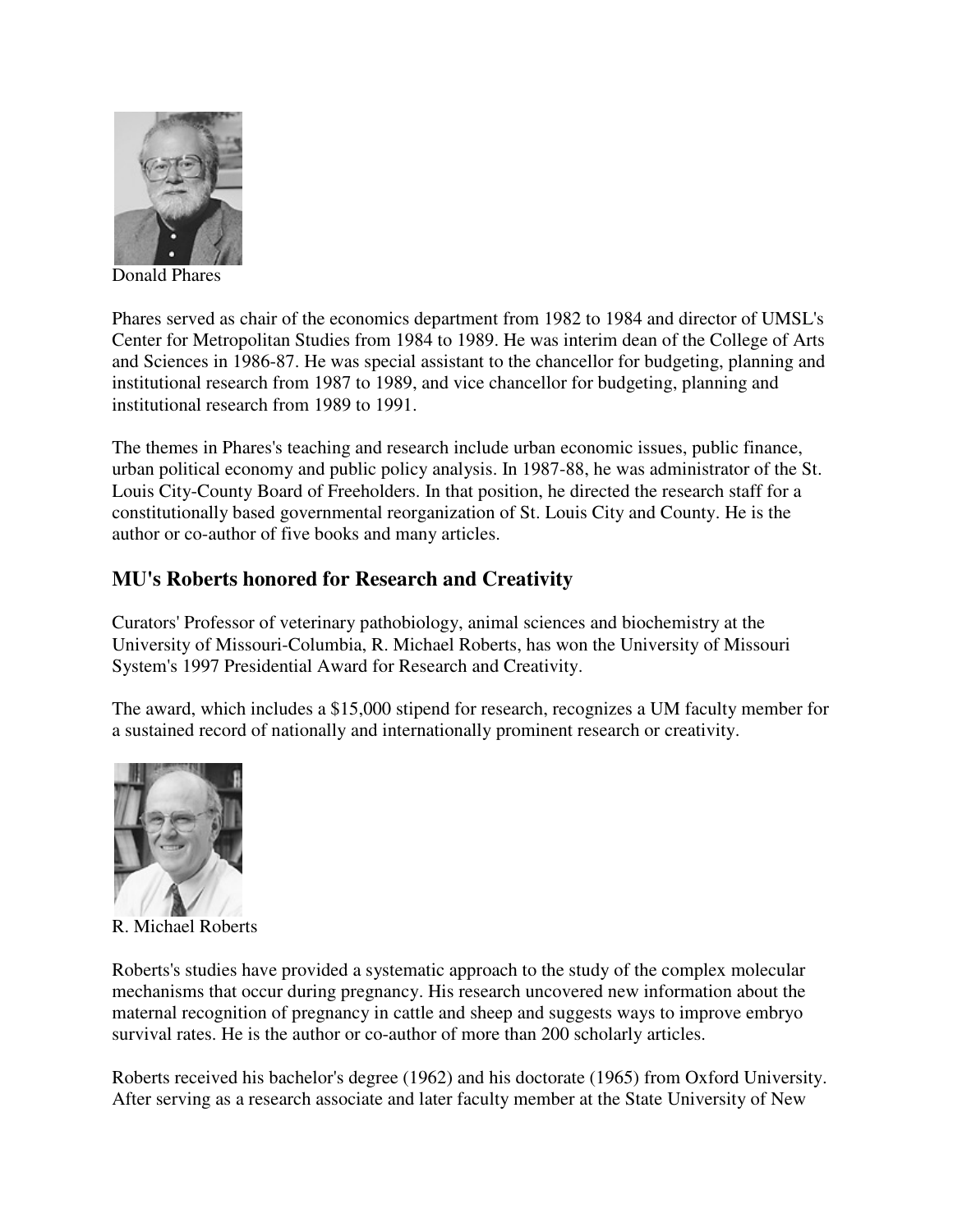York-Buffalo from 1965 to 1968, he was appointed a senior research fellow of the United Kingdom Energy Authority in Amersham, England.

In 1985, Roberts was named professor of animal sciences and biochemistry at MU. In 1986, he was named the J. Fred McKenzie Distinguished Professor in Reproductive Biology, and in 1995 he became chair of MU's veterinary pathobiology department.

In 1996, Roberts was named a member of the National Academy of Sciences, the most prestigious organization in the scientific community.

He also received the 1996 Alexander von Humbolt Award, given annually to one scientist in the United States who is judged to have made the greatest contribution to American agriculture during the previous five years. Finally, in the same year, the UM System Board of Curators named Roberts a Curators' Professor the highest rank among UM faculty members.

## **Web site provides updates**

The University of Missouri South African Education Program has a new web site: http://www.system.missouri.edu/urel/main/second/wsaep.htm.

It can be linked from the University of Missouri System President web site.

The site contains the 1998 Program Announcement and application forms for an academic exchange program and a "New Initiative" program, which supports collaborative projects. The deadline for both programs is June 30.

# **UMR's Askeland named Outstanding Teacher**



Donald Askeland

Donald Askeland, professor of metallurgical engineering at the University of Missouri-Rolla, has won the University of Missouri System's 1997 Presidential Award for Outstanding Teaching.

The award honors long-term achievement in teaching at the UM System. It carries a \$15,000 stipend and is given to a faculty member who has served his or her campus for at least 10 years.

Askeland received his bachelor's degree (1965) and master's degree (1966) in engineering science from Dartmouth College. He earned his doctorate in metallurgical engineering from the University of Michigan in 1970. He joined UMR's faculty in 1970.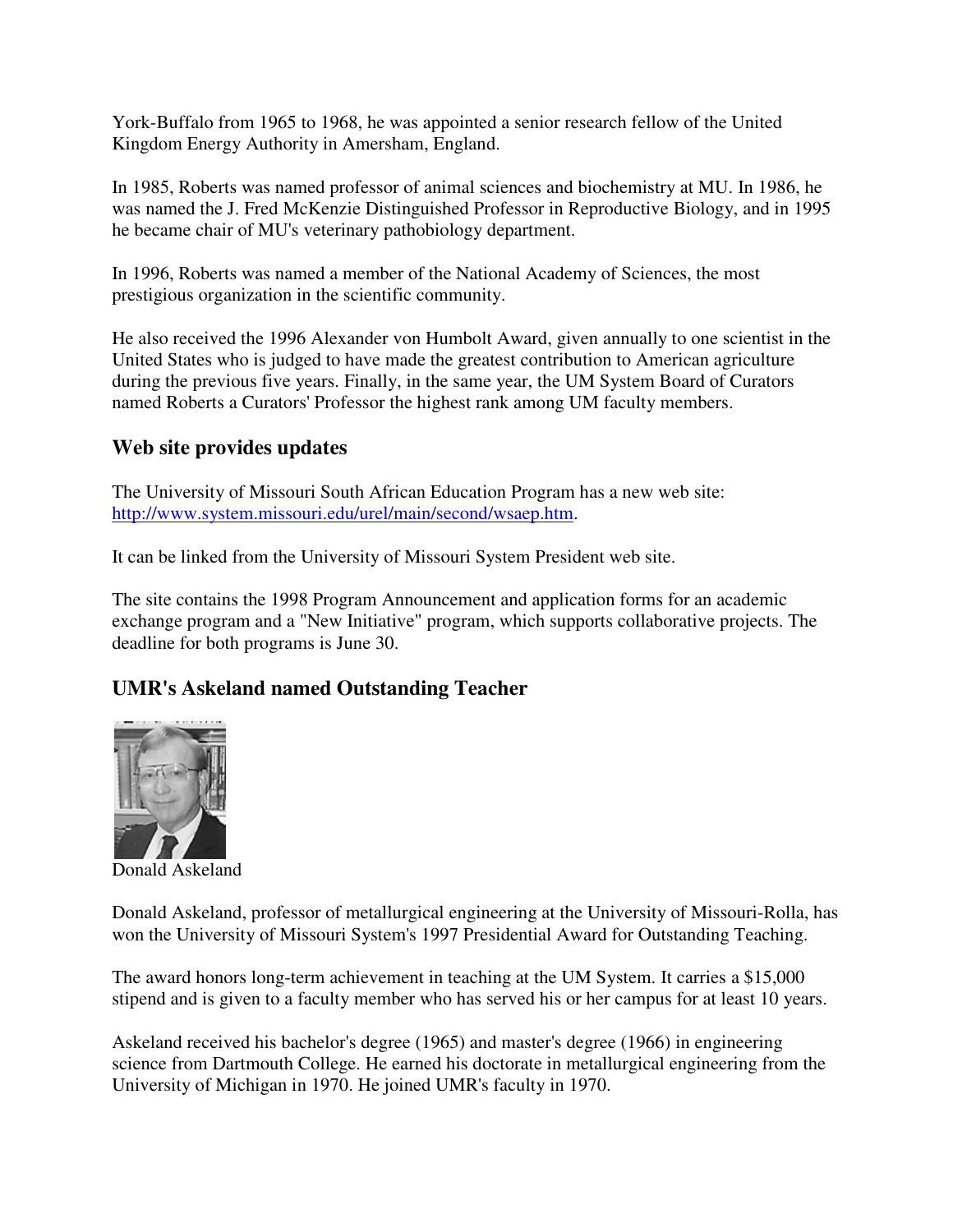Askeland's teaching excellence has been recognized throughout the more than 25 years he has spent on the Rolla campus. He won UMR's Outstanding Teaching Award every school year from 1982-83 to 1991-92. He won the AMOCO Teaching award in 1982-83 and 1985-86; the Burlington-Northern Faculty Achievement Award in 1988 and 1991; and UMR's Faculty Excellence Award in 1988-89, 1989-90 and 1990-91.

## **Lago wins Book Award**



Mary Lago

Mary Lago, professor emeritus of English at the University of Missouri-Columbia, has been awarded this year's Curators' Award for Scholarly Excellence for her book *Christiana Herringham and the Edwardian Art Scene*.

The award, which includes a stipend of \$2,500, is given each year for the most outstanding book by a UM faculty member published by the University of Missouri Press.

Christiana Herringham, who lived in turn-of-the-century Britain, dedicated herself to preserving her nation's art treasures. In the book, Lago explains how Herringham made a place for herself in an era of limited opportunities for women in fine art and public service. Herringham launched the National Art Collections Fund of 1903, which saved Britain's artistic heritage from sale abroad and cultivated national pride in the country's cultural life.

After completing her undergraduate education at Bucknell University, Lago earned her master's degree (1965) and doctorate (1969) in English from MU.

The *London Times Higher Education Supplement* said Lago's book "is both a portrait of a woman of courage, sensitivity and integrity and a richly documented study of the late Victorian and Edwardian world."

## **John Mathes appointment adds engineer to UM Board**

Retirement, for most, is envisioned as a reward for a lifetime of hard work, a time for relaxation and leisure, a chance to pursue long-put-off hobbies and interests, with plenty of time for naps, pleasure trips and reflection. Curator John Mathes, however, who in 1992 gave up his duties as CEO of a multidisciplinary engineering firm he founded in 1975, can be described as anything but retiring in his current lifestyle. A committed civic volunteer during his professional career, Mathes has continued to devote even more of his time to serving the interests he cares about passionately, including the University of Missouri.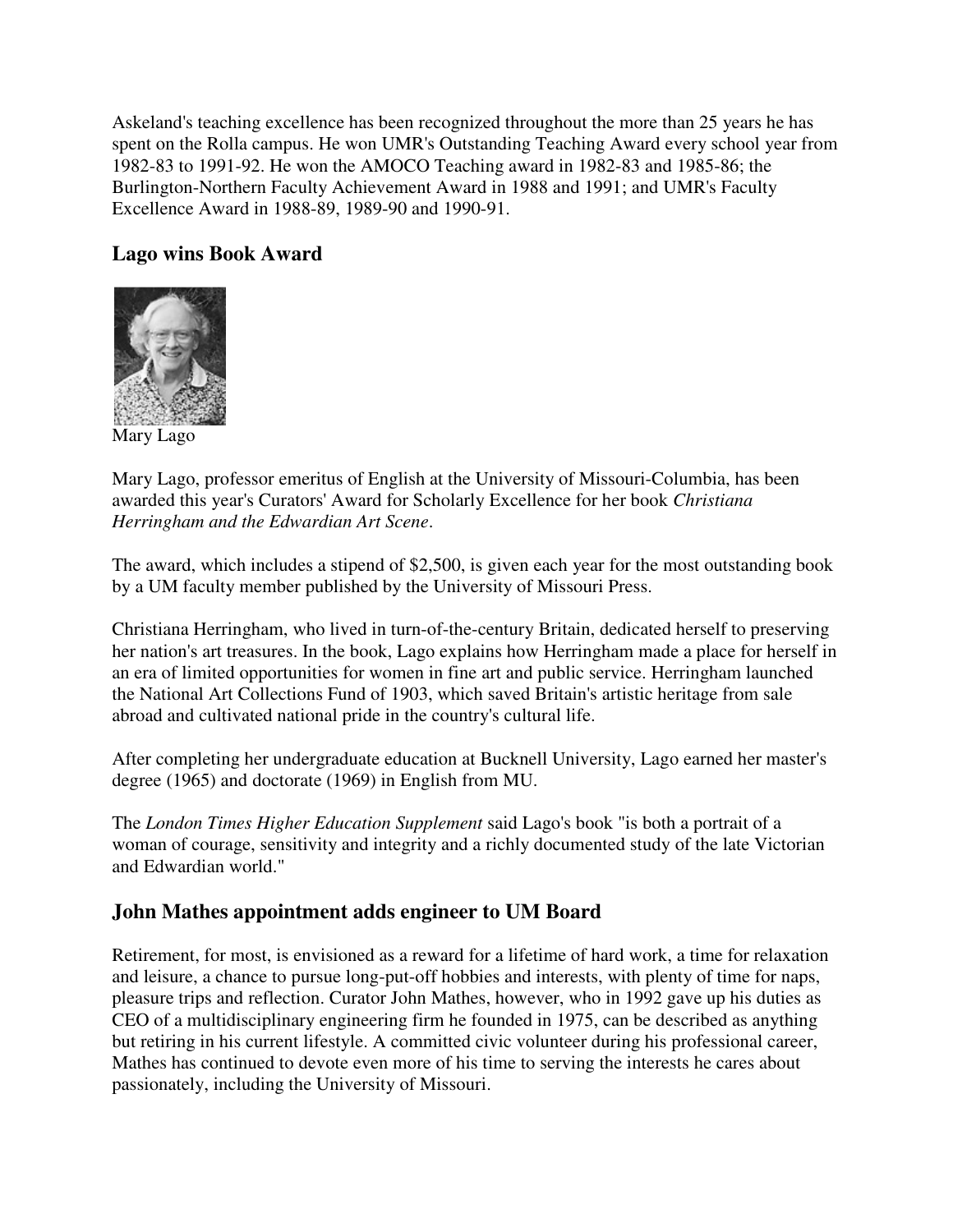Mathes received his bachelor's and master's degrees in civil engineering from UM-Rolla in 1967 and 1968, respectively, but he emphasizes that he did not accept the appointment to the UM Board of Curators to become an advocate for the Rolla campus. "My experience at UMR as a student was definitely an important part of my life, but when I was approached about the position of curator I realized it was for the entire University of Missouri System," Mathes said. "I decided to take the job so that I could give something back."





After participating in 30 hours of orientation programs for new curators, Mathes says he is impressed by the scope and enormity of the governing role curators are charged with accepting - despite his extensive record of volunteer commitments and public service. He has immersed himself in learning about the missions, resources and operations of the UM System and of each of the campuses and University Extension, as well as other information he feels is necessary for him to make informed decisions about University policy. "You can count on me to not be a rubber stamp," he said.

Mathes began his career as a geotechnical engineer in St. Louis and, in 1975, he founded John Mathes and Associates, Inc., a consulting geotechnical engineering firm. Mathes changed his company's focus to the environmental arena in the late 1970s, when recession hit the St. Louis construction industry. The switch posed a new series of obstacles, requiring many more disciplines and areas of expertise from scientists and engineers on Mathes's staff, as well as continual investment in expensive facilities and equipment. Despite these hurdles, Mathes built his firm into a national success in its field.

By 1988, the Mathes Companies had become a diversified multidisciplinary engineering enterprise that employed nearly 200 professional and support personnel. During Mathes's tenure as CEO and President, the companies earned numerous awards for engineering and business excellence, including the Eminent Conceptor Award from the Consulting Engineers Council of Illinois, and "Outstanding Engineering Achievement" awards from the the American Society of Civil Engineers, the American Consulting Engineers Council, the Consulting Engineers Council of Illinois, the Illinois Society of Professional Engineers and the St. Louis Chapter of the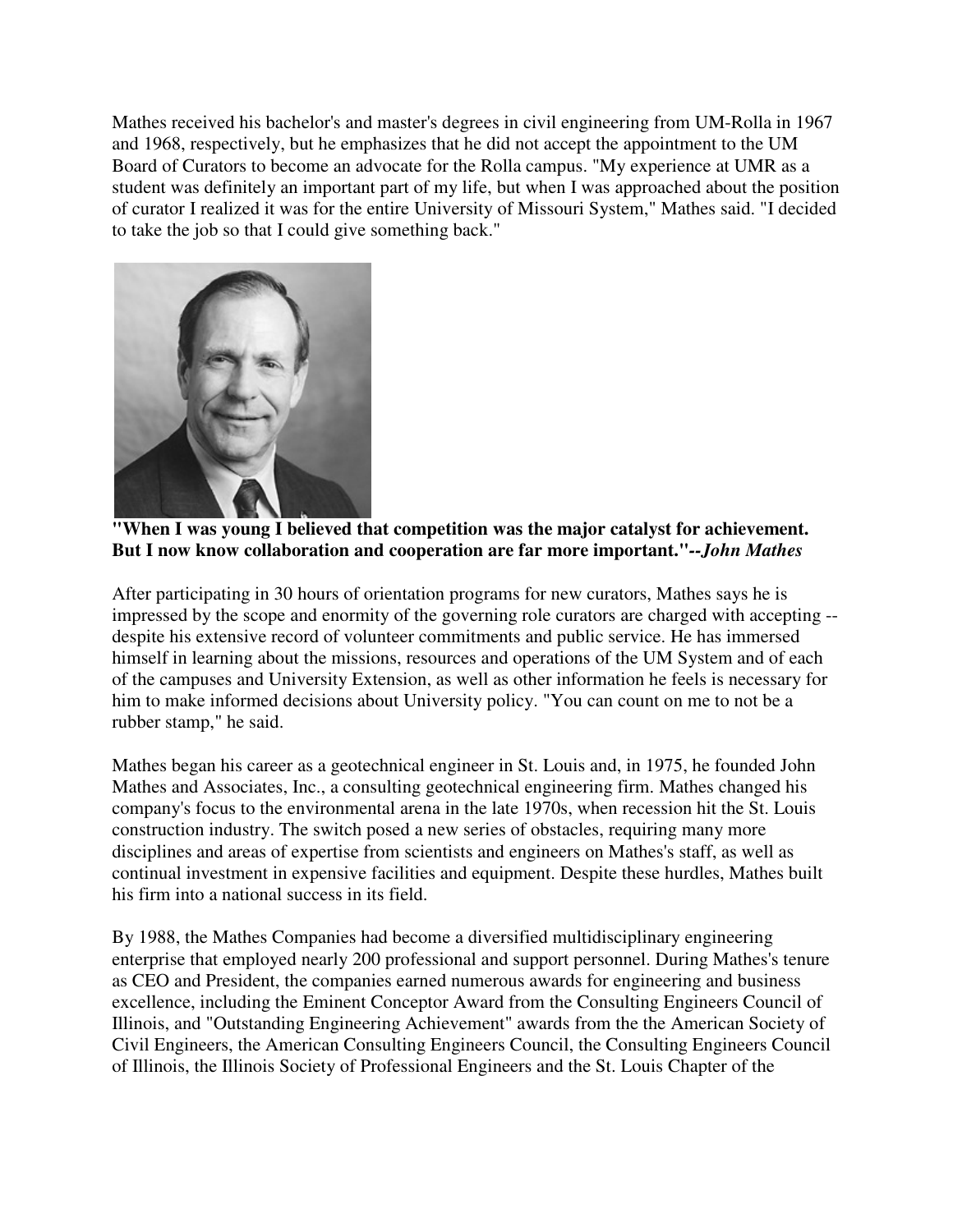Missouri Society of Professional Engineers. In 1988 the companies were acquired by Burlington Environmental Inc., and Mathes continued to lead their operations until he retired.

Mathes's post-work life, however, doesn't appear to allow much time for his hobbies which include archery, hunting, shotgun sports, down hill skiing, pocket billiards and boating. His schedule was crowded before his appointment to the UM Board of Curators, with commitments to civic and professional organizations. An Eagle Scout, he has held numerous volunteer leadership positions in the Boy Scouts of America. He is currently serving as president of the Institute of Professional Practice, a non-profit organization that develops and provides educational programs for engineering undergraduate students, faculty and young practitioners to support the transition from academia to professional practice.

As part of his service to the UM-Rolla campus, Mathes has served on the UMR Board of Trustees since 1994 and as chairman. He received the MSM-UMR Alumni Achievement Award in 1993, and he has been president of the Academy of Civil Engineers. In 1991 he was recognized by the campus with a professional degree and with an honorary doctorate in 1996. In January he received the Presidential Citation for service to the University of Missouri System from the UM Alliance of Alumni Associations.

Mathes and his wife, Susan, have two children, Cara, 24, and Jason, 21. The Matheses have established the John & Susan Mathes Professorship in Environmental Engineering, an endowed professorship in the Civil Engineering Department at UMR. He says they chose to support environmental engineering because there is a tremendous need to do more in the area of removing toxic hazardous materials from the environment as well as for designing manufacturing processes which produce much less toxic and hazardous waste in the first place.

"There is a real need in Missouri, the country and the world to protect the health and welfare of the environment," he said. After consulting with UMR faculty, the Matheses reached the conclusion that creating an endowed professorship in environmental engineering would fulfill a need that had not been met by any other public or private university in the state, and it was an opportunity to give something back to the campus.

"There are an enormous number of sites contaminated with toxic substances and relatively little has been done to clean them up -- in part because available methods are cost prohibitive," Mathes said. "By endowing this professorship we've been able to attract one of the top environmental educators in the country, Craig Adams, and his presence has already caused environmental engineering to become the fastest growing program in the civil engineering department at UMR."

Mathes says the program is unique because it focuses on developing new, less expensive technologies to be used to clean up past contamination, and also supports the development of future processes to prevent pollution. The program relies on cooperation from several academic departments at UMR, he said, resulting in an integrated approach to educational problemsolving. "When I was young I believed that competition was the major catalyst for achievement," Mathes said, "but I now know collaboration and cooperation are far more important, and that will be the cornerstone of this program."